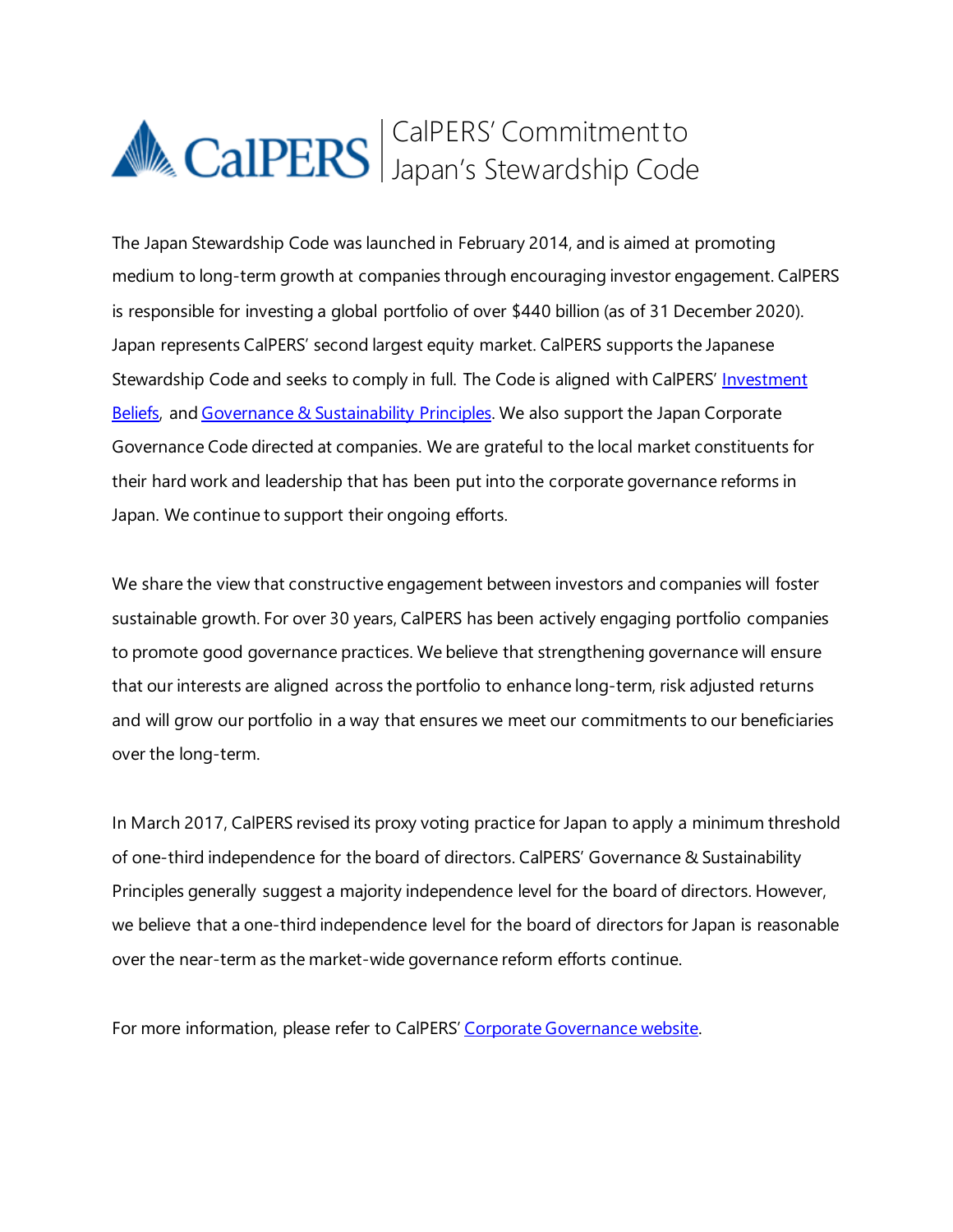#### **Institutional investors should have a clear policy on how they fulfill their stewardship responsibilities, and publicly disclose it. Principle 1**

In October 2013, the CalPERS Board of Administration adopted a set of ten *Investment Beliefs* intended to guide our decision making, facilitate the management of our portfolio and enhance consistency. The Investment Beliefs are also available on our website in both English and Japanese. The Investment Beliefs create a framework for the strategic management of the investment portfolio and inform organizational priorities. They also ensure alignment with our external managers. Investment Belief 4 states that "CalPERS may engage investee companies and external managers on their governance and sustainability issues…"

Our views are further grounded by CalPERS' [Governance & Sustainability Principles](https://www.calpers.ca.gov/docs/forms-publications/governance-and-sustainability-principles.pdf) that set out best practice on five core issues: (1) Investor Rights, (2) Board Quality: Diversity, Independence and Competence, (3) Executive, Director and Employee Compensation, (4) Corporate Reporting, and; (5) Regulatory Effectiveness. These Principles guide CalPERS' engagement and proxy voting decisions which span more than 5,000 companies globally.

We expect all internal and external managers of CalPERS' capital to integrate the Principles into investment decision making consistent with our fiduciary duty. We recognize that countries and companies are in different developmental stages and that CalPERS' investment managers will need to exercise prudent judgment after taking all relevant factors, principles, and trends into account.

Over the years, CalPERS has been instrumental in the creation of leading international governance organizations such as the [International Corporate Governance Network \(ICGN\)](https://www.icgn.org/) and th[e Asian Corporate Governance Association \(ACGA\)](http://www.acga-asia.org/). CalPERS is also a founding member of the  $C$ limate Action  $100+$  initiative and one of the founding signatories to the UN-supported [Principles for Responsible Investment \(PRI\),](http://www.unpri.org/) which provides a framework for investors to give appropriate consideration to environmental, social and governance (ESG) issues.

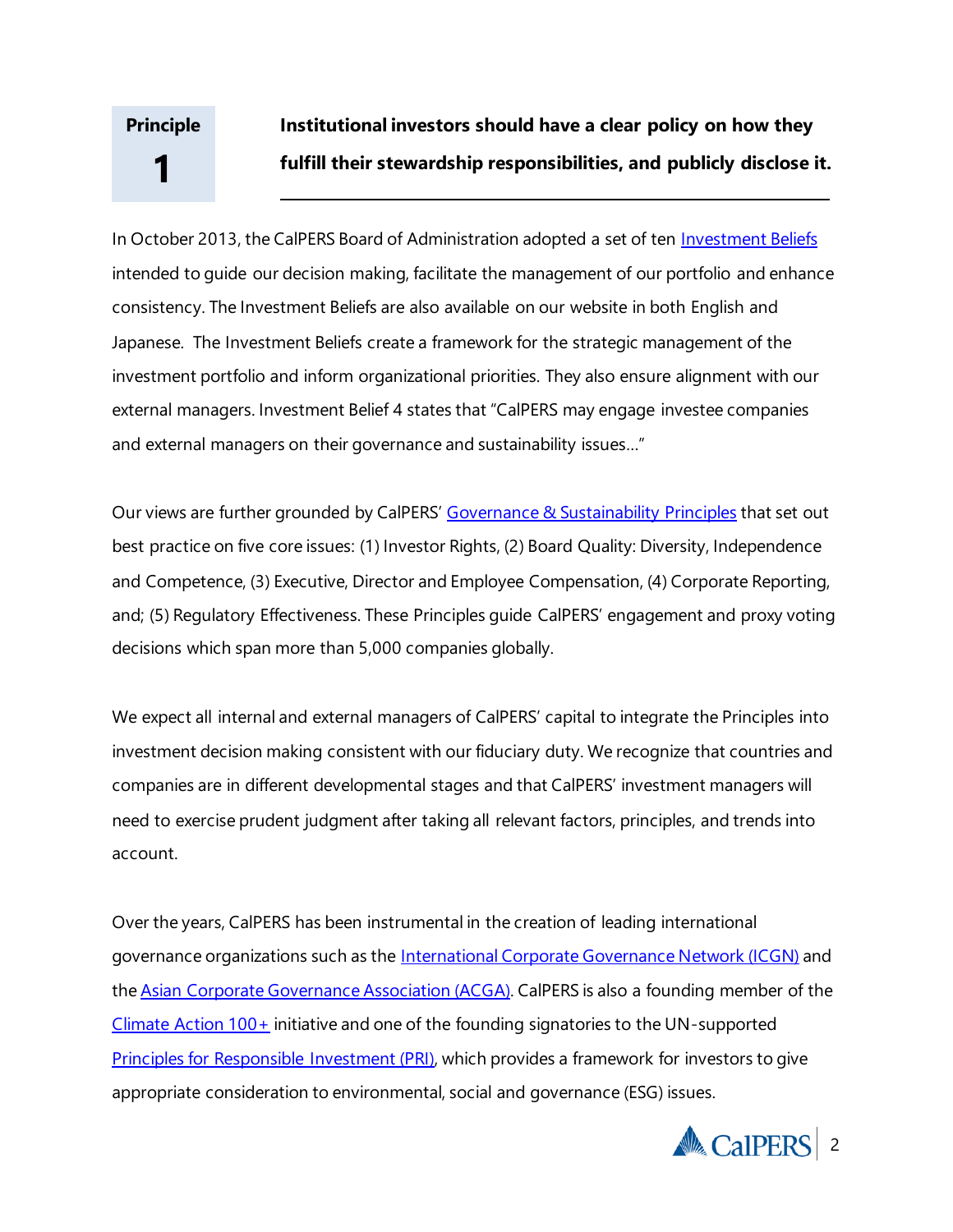#### **Institutional investors should have a clear policy on how they manage conflicts ofinterestin fulfilling their stewardship responsibilities and publicly disclose it. Principle 2**

CalPERS' Investment Belief 3 addresses our responsibilities to ensure that beneficiaries are paramount and provides a framework for prioritizing requests from third parties which may lead to potential conflicts of interest:

CalPERS investment decisions may reflect wider stakeholder views, provided they are consistent with its fiduciary duty to members and beneficiaries.

- As a public agency, CalPERS has many stakeholders who express opinions on investment strategy or ask CalPERS to engage on an issue. CalPERS preferred means of responding to issues raised by stakeholders is engagement.
- CalPERS primary stakeholders are members/beneficiaries, employers, and California taxpayers as these stakeholders bear the economic consequences of CalPERS investment decisions.
- In considering whether to engage on issues raised by stakeholders, CalPERS will use the following prioritization framework:

| <b>Principles and</b><br><b>Policy</b>                   | To what extent is the issue supported by CalPERS Investment<br>Beliefs, Governance & Sustainability Principles or other<br>Investment Policy?                                                              |
|----------------------------------------------------------|------------------------------------------------------------------------------------------------------------------------------------------------------------------------------------------------------------|
| <b>Materiality</b>                                       | Does the issue have the potential for an impact on portfolio risk<br>or return?                                                                                                                            |
| <b>Definition and</b><br>Likelihood of<br><b>Success</b> | Is success likely, in that CalPERS action will influence an outcome<br>which can be measured? Can we partner with others to achieve<br>success or would someone else be more suited to carry the<br>issue? |
| Capacity                                                 | Does CalPERS have the expertise, resources and standing to<br>influence an outcome?                                                                                                                        |

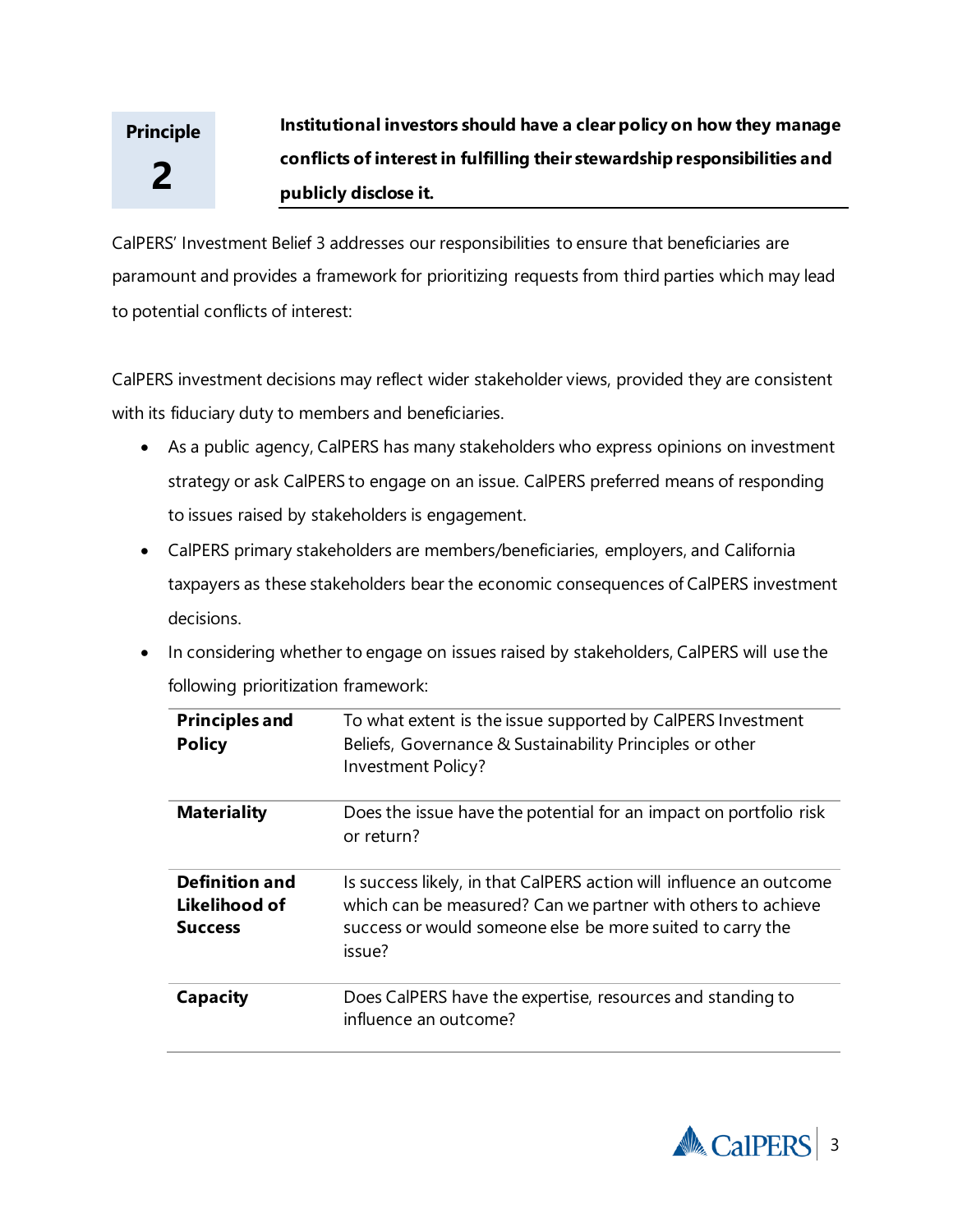**Institutional investors should monitor investee companies so that they can appropriately fulfill their stewardship responsibilities with an orientation towards the sustainable growth ofthe companies.**

CalPERS corporate engagement program is underpinned by Investment Belief 4, which states: "Long-term value creation requires effective management of three forms of capital: financial, physical, and human."

We believe that improved alignment of interest between long-term shareowners and companies will enable CalPERS to fulfill its fiduciary duty to achieve sustainable risk-adjusted returns. Our engagement activities are global and generally involve principles-based engagement initiatives.

We also carry out ad-hoc company engagements to address strategic, financial and capital allocation related concerns to improve long-term sustainable returns.

The corporate engagement program is focused on 5 core issues:

| <b>Investor Rights</b>                                               | CalPERS is a provider of capital to corporations, external managers,<br>and investment vehicles in both public and private markets                             |
|----------------------------------------------------------------------|----------------------------------------------------------------------------------------------------------------------------------------------------------------|
| <b>Board Quality:</b><br>Diversity,<br>Independence, &<br>Competence | Corporate boards of companies, investment vehicles and external<br>managers are accountable for overseeing the use of our capital                              |
| <b>Executive, Director</b><br>& Employee<br>Compensation             | CalPERS expects fair, accurate, and timely reporting on how financial,<br>human, and physical capital are employed to generate sustainable<br>economic returns |
| Corporate<br><b>Reporting</b>                                        | Well-designed incentives reward and align the users of our capital with<br>CalPERS' objective to achieve sustainable, long-term investment<br>returns          |
| <b>Regulatory</b><br><b>Effectiveness</b>                            | Regulation to protect CalPERS as an investor from externalities,<br>maintain fair, orderly, efficient financial markets, and facilitate capital<br>formation.  |

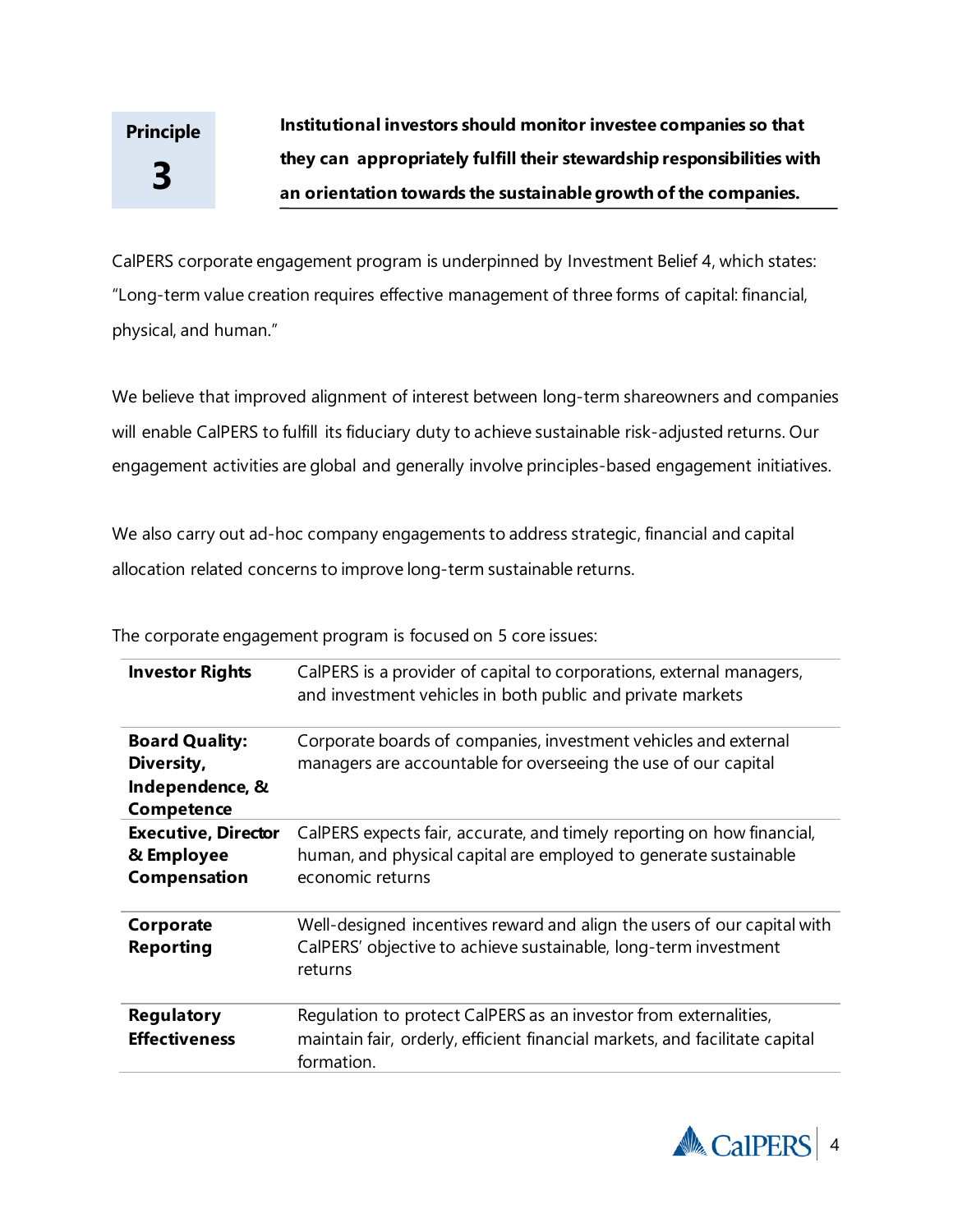**Institutional investors should seek to arrive at an understanding in common with investee companies and work to solve problems through constructive engagement with investee companies.**

CalPERS engagement approach is to establish a positive relationship with portfolio companies by building trust through confidential discussions. We seek to exchange views through honest dialogue and work to solve problems through constructive engagement.

The spectrum of engagement activities varies, depending on the size of our investment and nature of a concern. In situations where our engagement objectives are not met, we may consider escalating our concerns through alternative strategies such as collaborating with other large shareowners to seek a positive resolution to the satisfaction of all parties.

Our preference is to engage on publically disclosed information. However, in rare situations, we may seek to become an insider in order to facilitate a more effective outcome. CalPERS has formal procedures to ensure we comply with regulations on receipt of material non-public information.

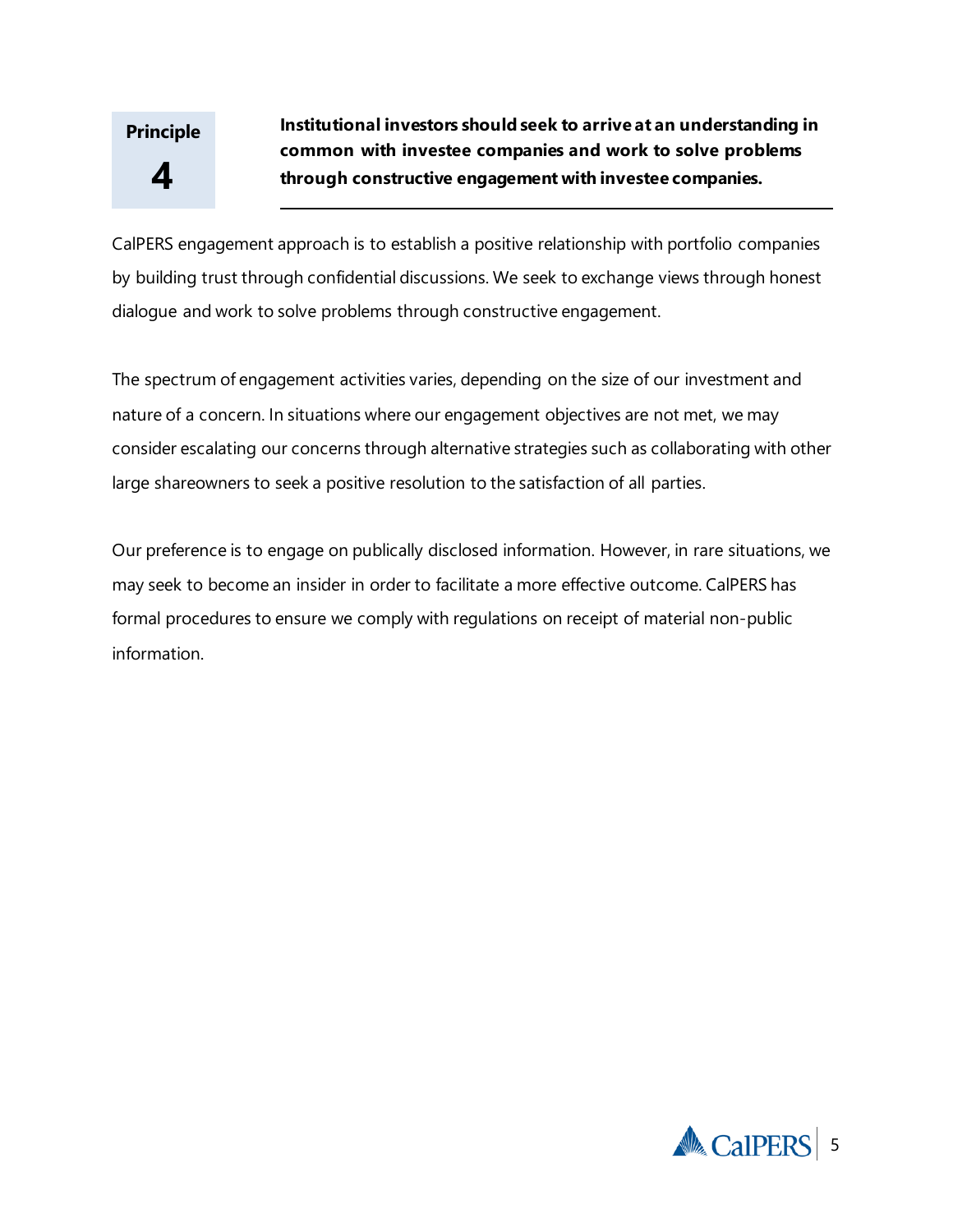**Institutional investors should have a clear policy on voting and disclosure of voting activity. The policy on voting should not be comprised only of a mechanical checklist: it should be designed to contribute to sustainable growth ofinvestee companies.**

As a long-term shareowner, we see our proxy voting responsibility as a critical component to corporate engagement. We vote all shares in all markets. We subscribe to a variety of external services to assist in our process; however we make our voting decisions based on a full understanding of the information presented to us and in line with our [Governance](https://www.calpers.ca.gov/docs/forms-publications/governance-and-sustainability-principles.pdf)  $\&$ [Sustainability](https://www.calpers.ca.gov/docs/forms-publications/governance-and-sustainability-principles.pdf) Principles. The exception would be in the unlikely event that unless such action may result in long-term harm to the company that outweighs all reasonably likely long-term benefit; or, unless such a vote is contrary to the interests of the beneficiaries of CalPERS.

Our global proxy voting decisions are available in full on our website at[: CalPERS Proxy Voting](https://viewpoint.glasslewis.com/WD/?siteId=CalPERS)

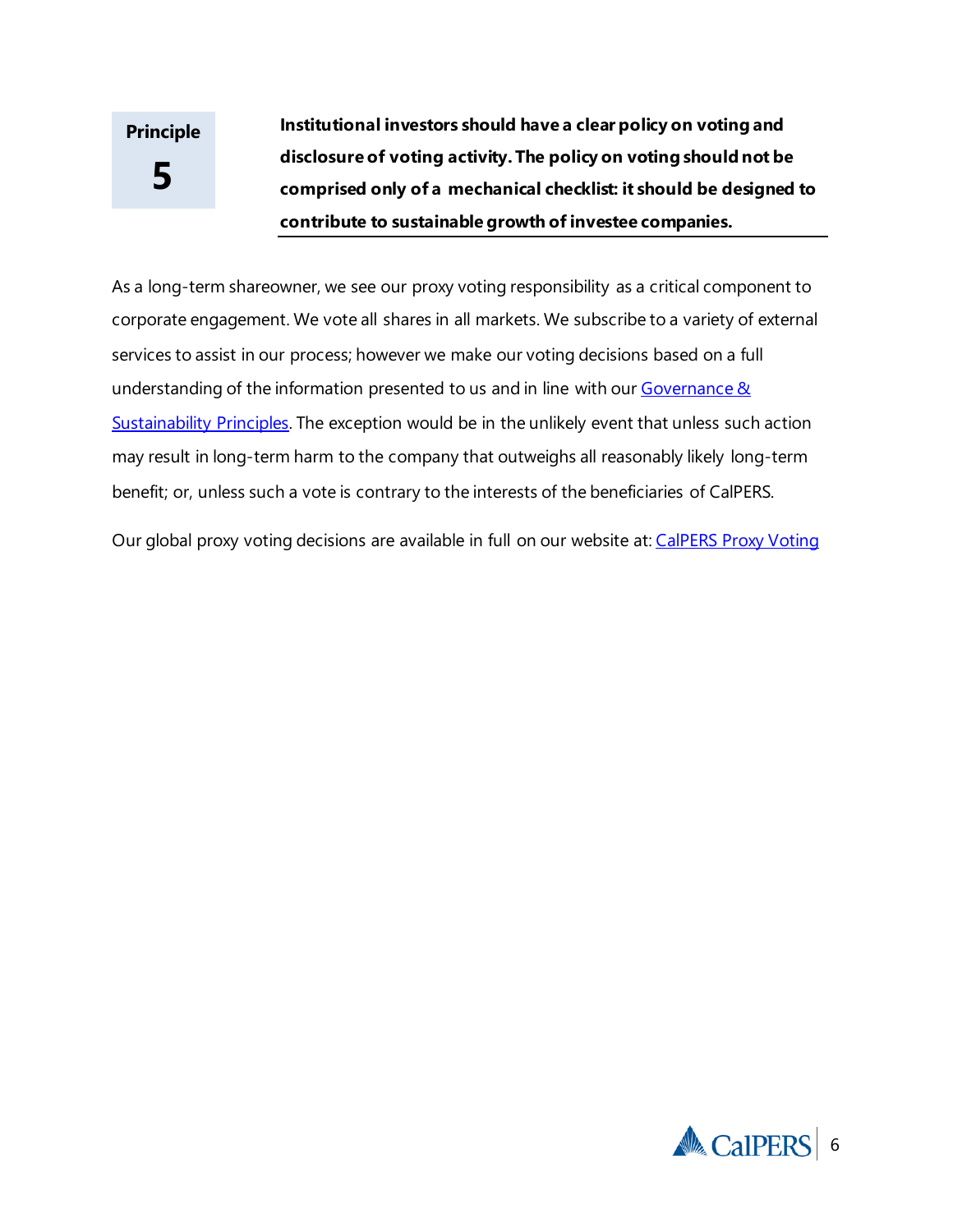**Institutional investors in principle should report periodically on how they fulfill their stewardship responsibilities, including their voting responsibilities, to their clients and beneficiaries.**

The Investment Committee of the CalPERS Board of Administration oversees our governance initiatives including an annual review of the Governance [& Sustainability](https://www.calpers.ca.gov/docs/forms-publications/governance-and-sustainability-principles.pdf) Principles. CalPERS Corporate Governance staff provide the Investment Committee with periodic updates of our proxy voting activities and stewardship responsibilities in public "Open" session. CalPERS board meetings allow for public comment and open sessions are [webcast.](http://www.calpers.ca.gov/boardwebcast/) Our [Proxy Voting Guidelines](https://www.calpers.ca.gov/docs/proxy-voting-guidelines.pdf) are available on the CalPERS' Corporate Governance website and we also publish our response to the annual [PRI Reporting Framework.](https://www.unpri.org/signatories/reporting-and-assessment/public-signatory-reports)

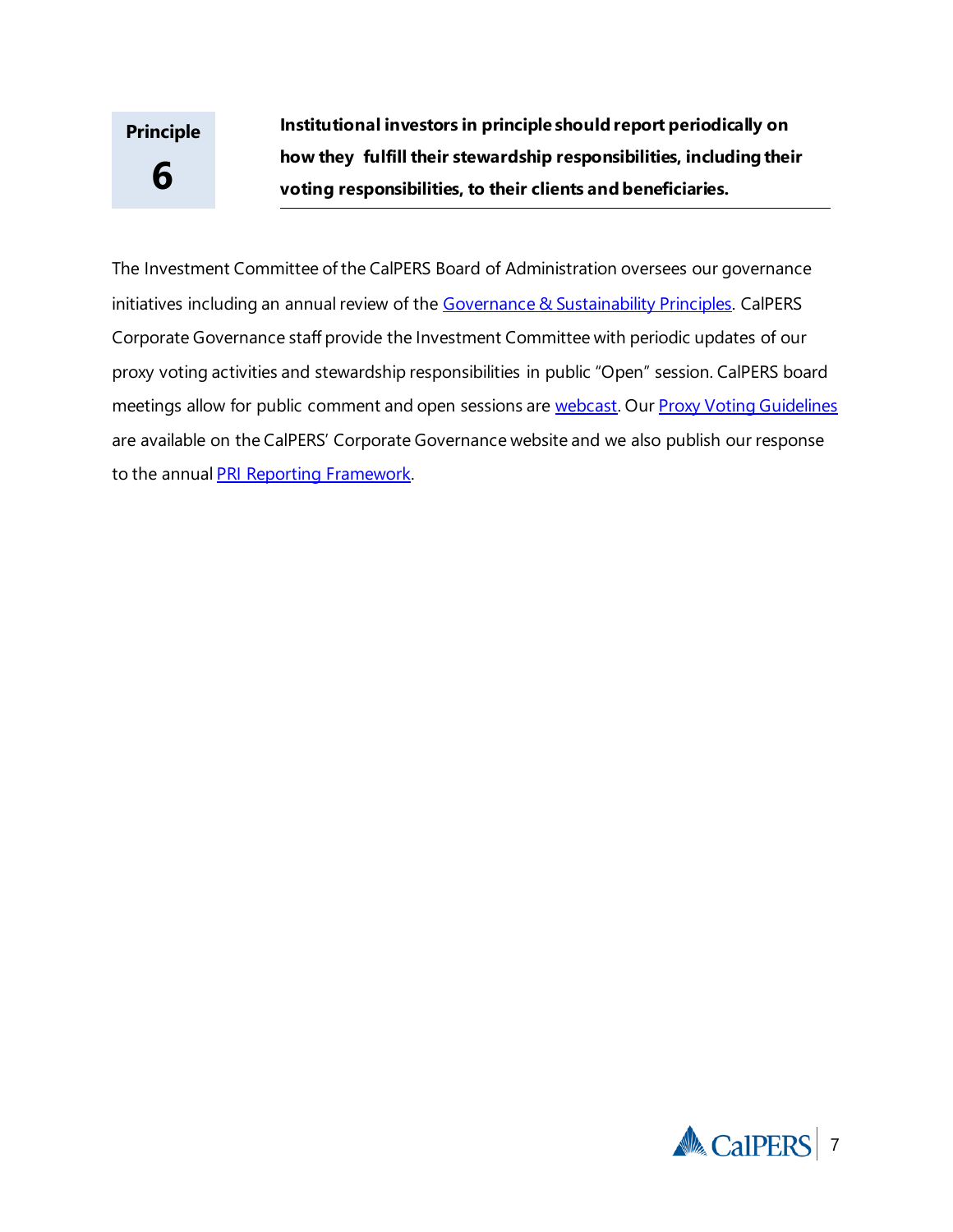**To contribute positively to the sustainable growth ofinvestee companies, institutional investors should develop skills and resources needed to appropriately engage with the companies and to make proper judgements in fulfilling their stewardship activities based on in-depth knowledge ofthe investee companies and their business environment and consideration of sustainability consistent with their investment management strategies.**

As expressed in our Investment Beliefs, we believe long-term value creation requires effective management of three forms of capital: financial, physical, and human. Our corporate engagement activities are supported by this belief and are conducted privately and confidentially with our portfolio companies.

Consistent with our fiduciary duty, we exercise our ownership rights to influence how our portfolio companies are managed and governed. Our underlying objective is to ensure that our portfolio companies are managed to create long-term, sustainable value for shareowners. Our engagement process involves clear communication with companies regarding our engagement objectives and is meant to be collaborative.

We also use external research from numerous providers which allow us to further evaluate environmental, social, governance (ESG) and financial performance. Furthermore, we often exchange views and collaborate with other large investors and networks such as the Climate Action 100+, ACGA[, Ceres-led Investor Network on Climate Risk \(INCR\),](http://www.ceres.org/investor-network/incr) ICGN and PRI.

CalPERS has a long-standing commitment to sustainable investment and a proud history of leadership and innovation in the field. As a significant institutional investor with a long-term investment time horizon, sustainable investment means taking account of ESG factors across all our day-to-day investment business.